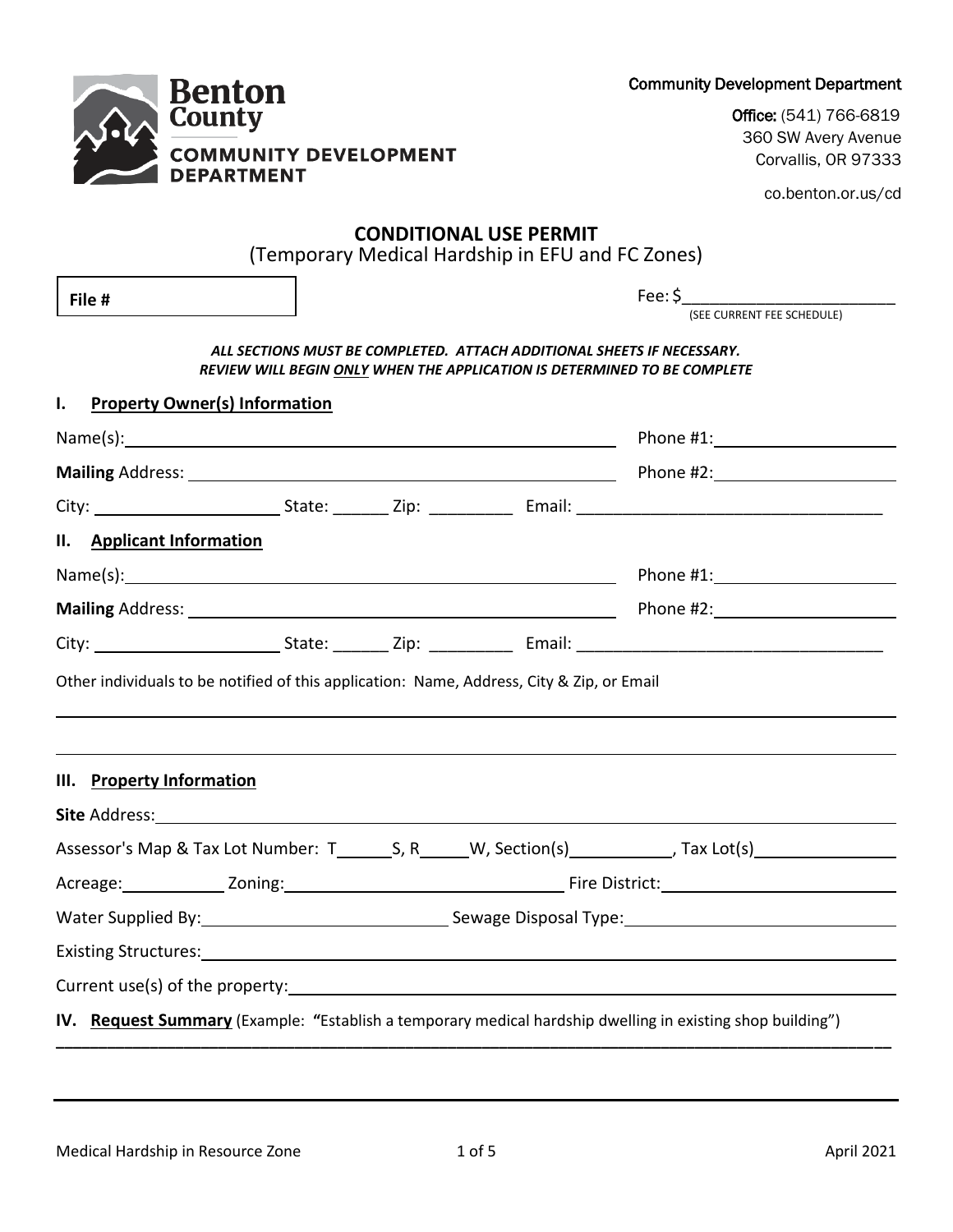**V. Attached Documentation:** With all land use applications, the "burden of proof" is on the applicant. It is important that you provide **ALL** the information listed on the following pages at the time you submit your application. The processing of your application does not begin until the application is determined to be complete.

# **Conditional Use Criteria to Address:**

On a separate piece of paper, please describe:

- 1) How the proposed use will not seriously interfere with uses on adjacent property, with the character of the area, or with the purpose of the zone.
- 2) How the proposed use will not impose an undue burden on any public improvements, facilities, utilities, or services available to the area.
- 3) How the proposed use will not:
	- (a) Force a significant change in accepted farm or forest practices on surrounding landsdevoted to farm or forest use; and
	- (b) Significantly increase the cost of accepted farm or forest practices on surrounding lands devoted to farm or forest use.
- 4) Any special measures you propose to undertake in order to minimize the impacts on adjacent properties and public services, and to ensure compliance with the purpose of the zone. Consider such features as: location of the use on the parcel; road capacities in the area; driveway location; parking area; on-site traffic circulation; landscape or fencing separations; size of structures; signs; exterior lighting; noise; air emissions; drainage.

### **Additional Information Needed:**

**Note:** *You may identify more than one person at a time who is in need of the medical hardship, but they must be the property owner or an immediate relative of the property owner(s).*

Name of person(s) with medical condition:

Relationship to residents on property:

Name of person who will provide care:

Relationship to person with medical hardship:

Name of person who will occupy manufactured dwelling:

Is the only access or proposed access to the property via a road that crosses a railroad?

If yes, please draw the location on your map and explain here:

# **Attachments**

- Signed "Medical Need Statement" form (**see page 4**).
- Signed "Authorization to Use or Disclose Health Information" form (**see page 5**).
- $\Box$  A copy of deed covering the subject property, showing the current ownership of the land.
- $\Box$  A copy of any easements for or on the subject property.
- $\Box$  A scale drawing of the property boundaries. Include the locations of existing and proposed structures (house, garage, shop, barn, manufactured home, well, septic tank and drainfield, driveway, setbacks, etc.). Label all tax lots.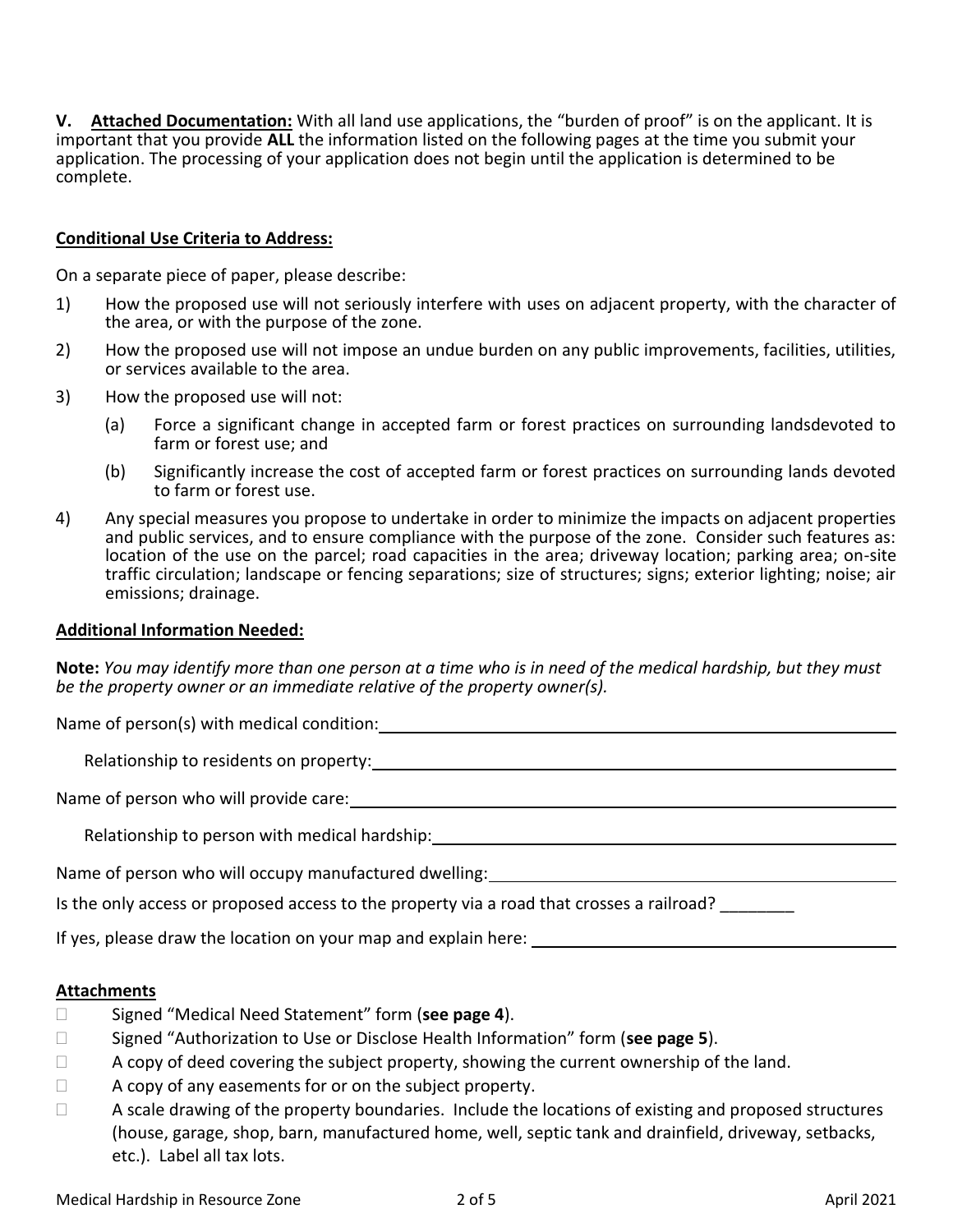## **I understand that the following restrictions apply:**

- 1. This permit must be renewed annually.
- 2. Tenancy of the manufactured dwelling shall be limited to the family member(s) identified above.
- 3. This permit is valid only for the owner(s) of the property and does not transfer to a new owner.
- 4. The manufactured dwelling must be removed upon sale of the property or within three months of when the need for the manufactured dwelling no longer exists.
- 5. The manufactured dwelling shall be connected to the existing water supply and septic system, if authorized by the County Sanitarian.
- 6. Installation of a second septic system does not vest a right to a second permanent residence.
- 7. Additional permits are required to connect to the septic system or install a new system, to place the manufactured dwelling, and to make electrical and plumbing connections. If the manufactured dwelling is connected to the existing septic system, continued use must be authorized by the County Sanitarian every two years.
- 8. A covenant recognizing the aforementioned items will be required.
- 9. A covenant will be required recognizing resource use on adjacent farm or forest lands.

*NOTE: The temporary placement of a Medical Hardship Dwelling may require improvement of the driveway to the standards of the fire district. Applicants are encouraged to contact their fire district and the Community Development Department for more information.*

### **Signature(s)**

I hereby certify that I am the legal owners(s) or contract purchaser of the above noted property; that the information contained herein is true and accurate to the best of my knowledge; and that the requested conditional use permit will not violate any deed restrictions attached to the property.

| Owner/Contract Purchaser Signature            |                                   | Date             |
|-----------------------------------------------|-----------------------------------|------------------|
| Owner/Contract Purchaser Signature            |                                   | Date             |
| For Office Use Only<br>Application Submitted: | Staff Received:                   | File Number: LU- |
| Planner Assigned:                             | Date Application Deemed Complete: |                  |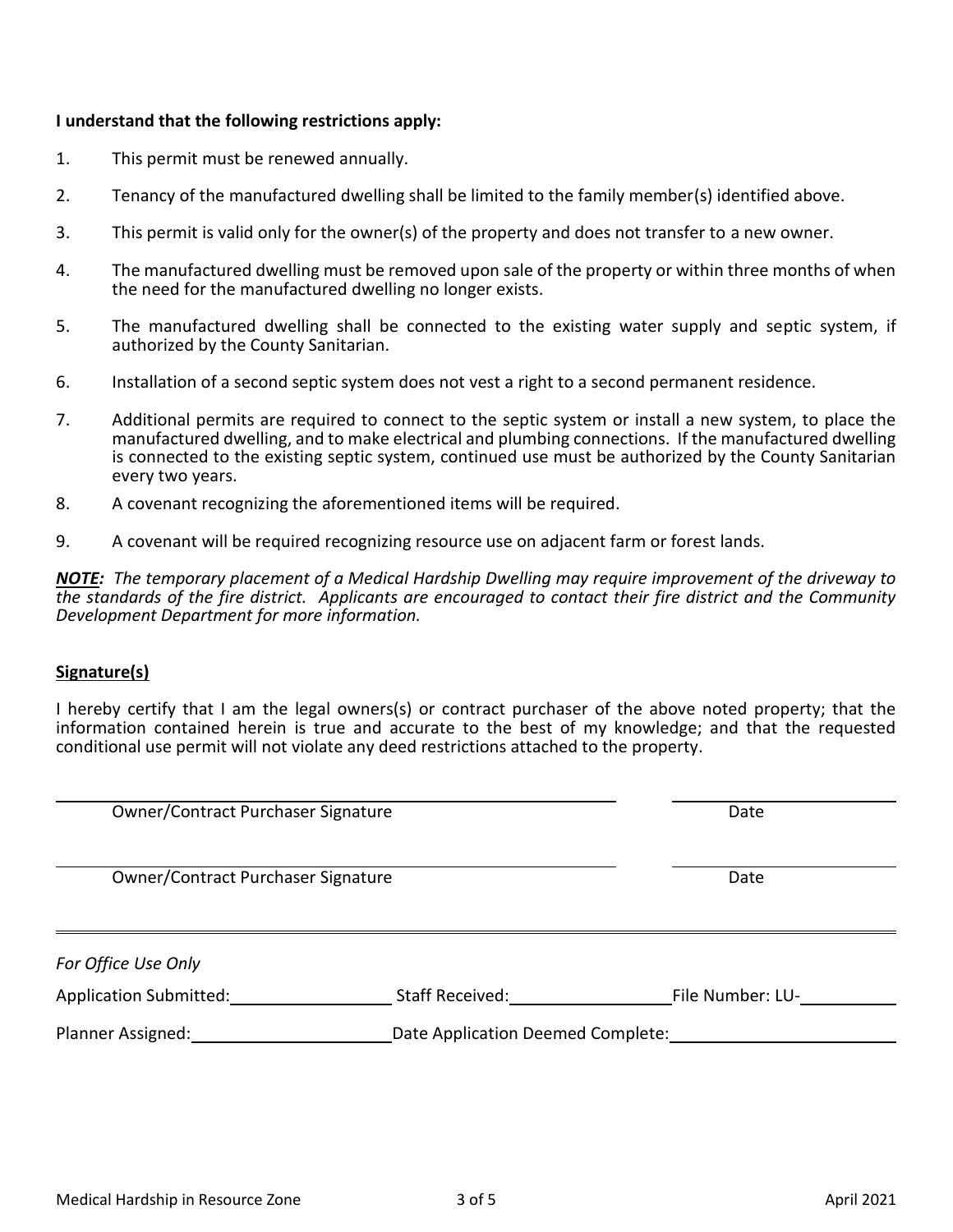# **Medical Need Statement**

Name of Patient: Name of Patient:  $\blacksquare$ 

# *To be completed by the attending physician:*

Describe the daily health care needs of the patient listed above and the exact assistance he/she requires:

\_\_\_\_\_\_\_\_\_\_\_\_\_\_\_\_\_\_\_\_\_\_\_\_\_\_\_\_\_\_\_\_\_\_\_\_\_\_\_\_\_\_\_\_\_\_\_\_\_\_\_\_\_\_\_\_\_\_\_\_\_\_\_\_\_\_\_\_\_\_\_\_\_\_\_\_\_\_\_\_\_\_\_\_

Based on my medical examination of my above-mentioned patient and my knowledge of his/her medical situation:

- I certify that the temporary residence is necessary to provide adequate and immediate health care for the family member who needs close attention and daily assistance.
- **I certify that this family member would otherwise be required to receive needed attention from a hospital or care facility.**

Clinic/Facility Name **Phone Number** Phone Number

**Note to the attending physician:** If you have any questions, please contact the Benton County Community Development Department at (541) 766-6819.

Attending Physician's Signature **Attending Physician's Printed Name** Date

l